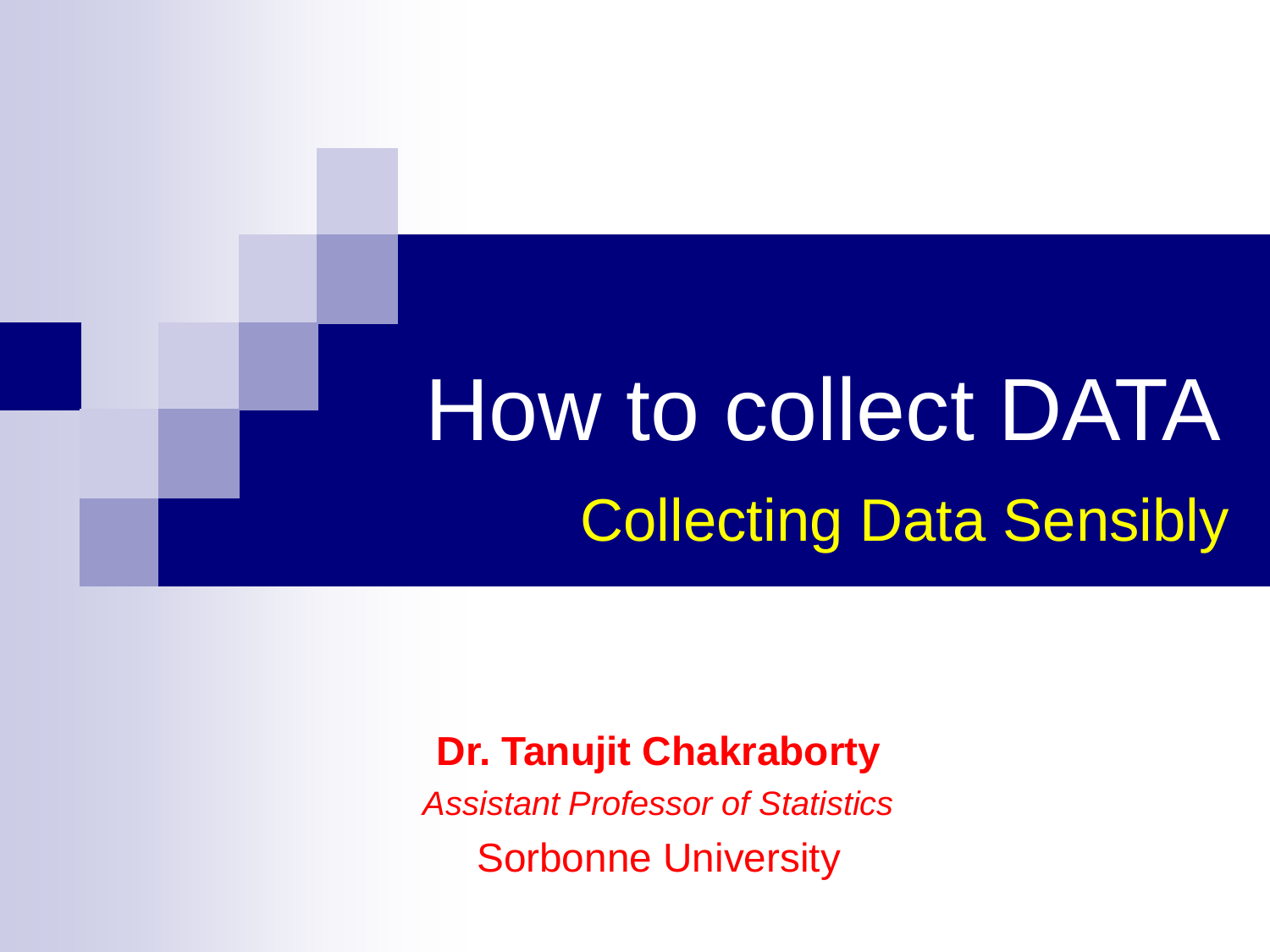### Introduction

- A primary goal of statistical studies is to collect data that can be used to make informed decisions.
- $\blacksquare$  The ability to make good decisions depends on the quality of the information available.
- **The data collection step is critical to obtaining reliable** information.
- The conclusions that can be drawn depend on how the data are collected.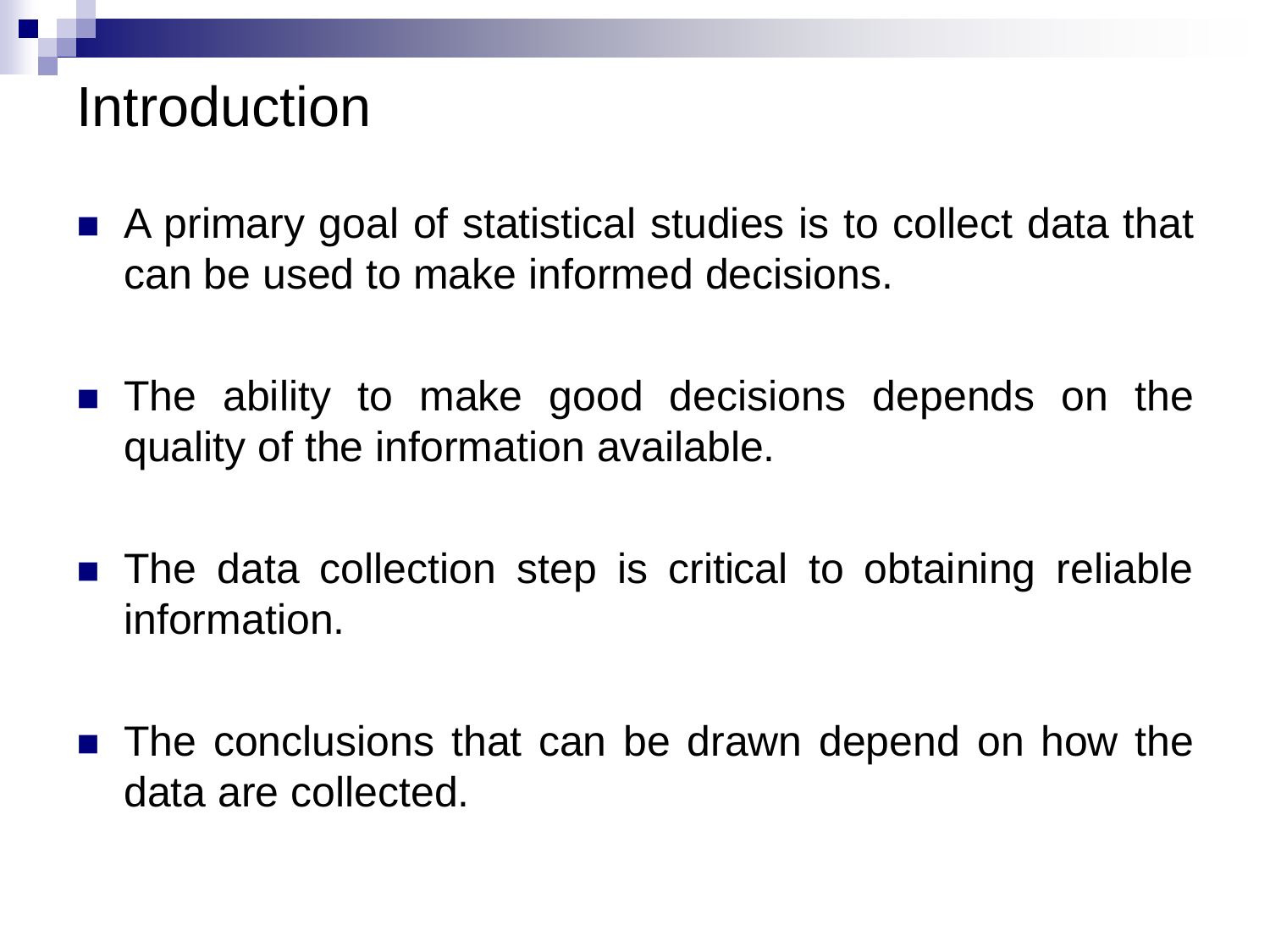### Observational Study

- A study is an **observational study** if the investigator observes characteristics of a sample selected from one or more existing populations.
- The goal of an observational study is usually to draw conclusions about the corresponding population or about differences between two or more populations.
- $\blacksquare$  In a well designed observational study, the sample is selected in a way that is designed to produce a sample that is representative of the population.
- **Example: an ecologist might be interested in estimating the average shell** thickness of bald eagle eggs.
- **In an observational study, it is impossible to draw clear cause-and-effect** conclusions because we cannot rule out the possibility that the observed effect is due to some variable other than the explanatory variable being studied. Such variables are called confounding variables.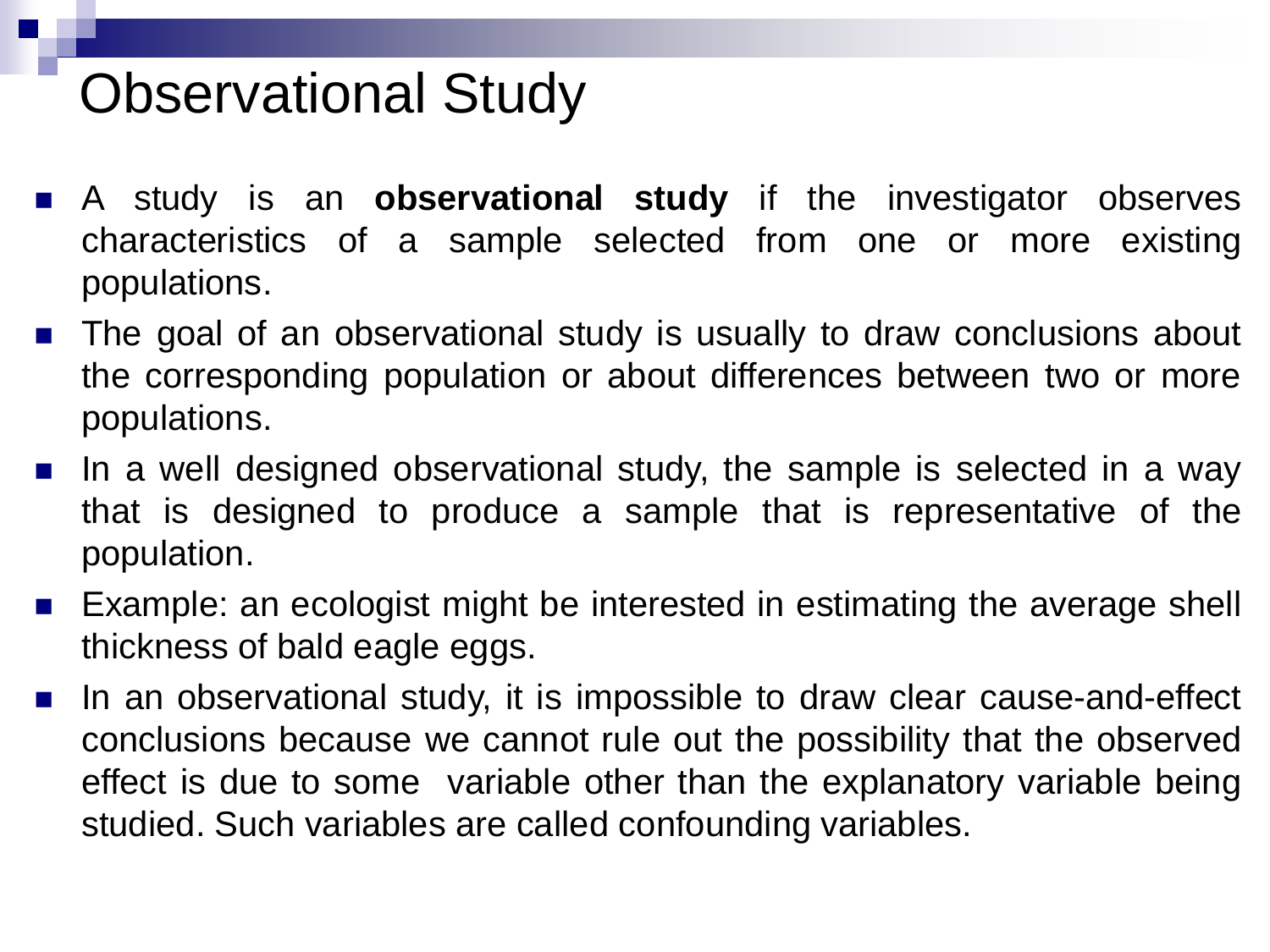### Experimental Study

- A study is an **experiment** if the investigator observes how a response variable behaves when one or more explanatory variables, also called factors, are manipulated.
- **The usual goal of an experiment is to determine the** effect of the manipulated explanatory variables (factors) on the response variable.
	- $\Box$  Example: An educator may wonder what would happen to test scores if the required lab time for a data science course were increased from 3 hours to 6 hours per week. To answer such questions, the researcher conducts an experiment to collect relevant data. The value of some response variable (test score) is recorded under different experimental conditions (3-hour lab and 6-hour lab). In an experiment, the researcher manipulates one or more explanatory variables to create the experimental conditions.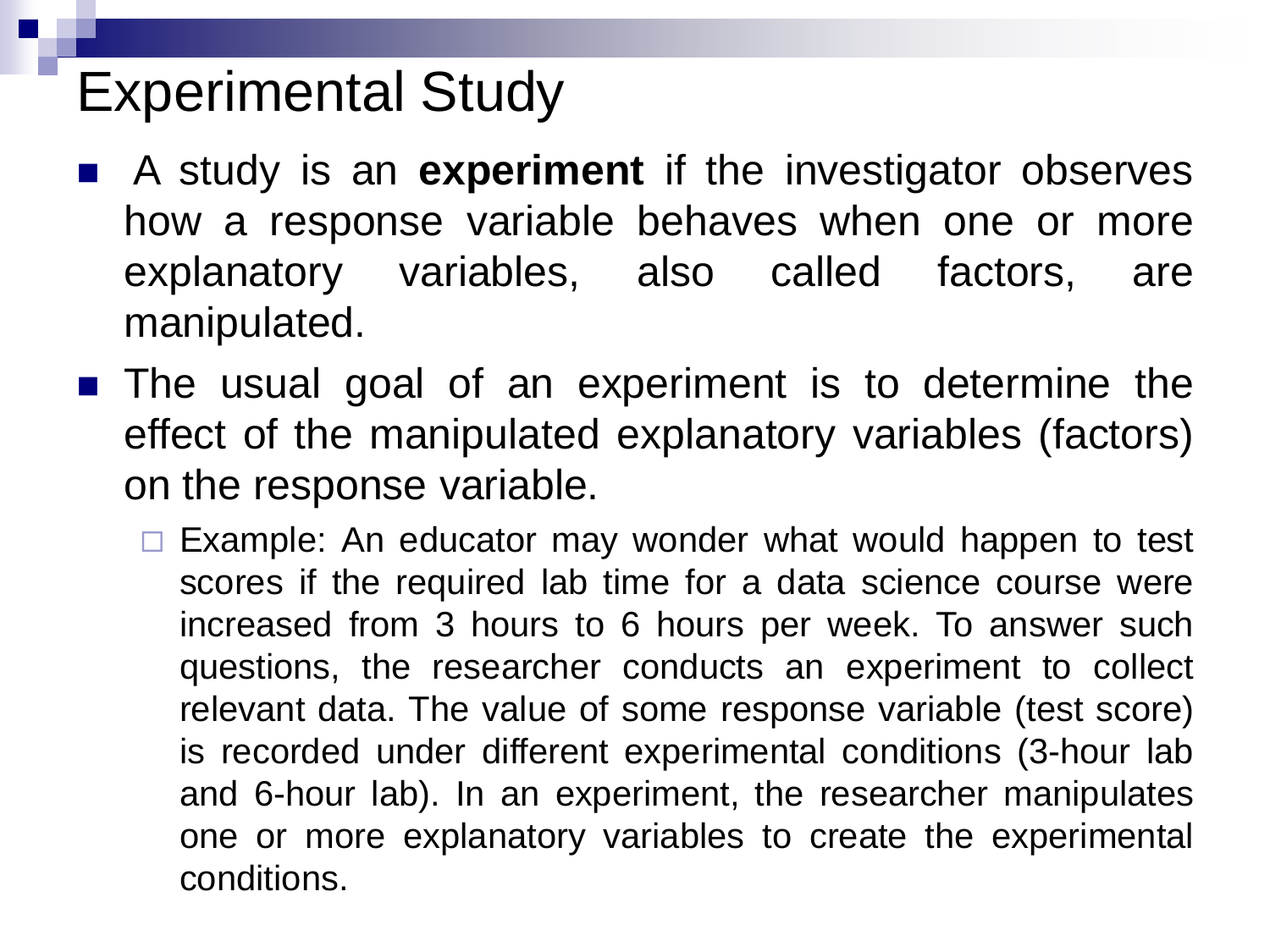### Examples:

 The article **"Television's Value to Kids: It's All in How They Use It" (***Seattle Times,* **July 6, 2005)** described a study in which researchers analysed standardized test results and television viewing habits of 1700 children. They found that children who averaged more than 2 hours of television viewing per day when they were younger than 3 tended to score lower on measures of reading ability and short-term memory.

**a.** Is the study described an observational study or an experiment?

**b.** Is it reasonable to conclude that watching two or more hours of television is the cause of lower reading scores? Explain.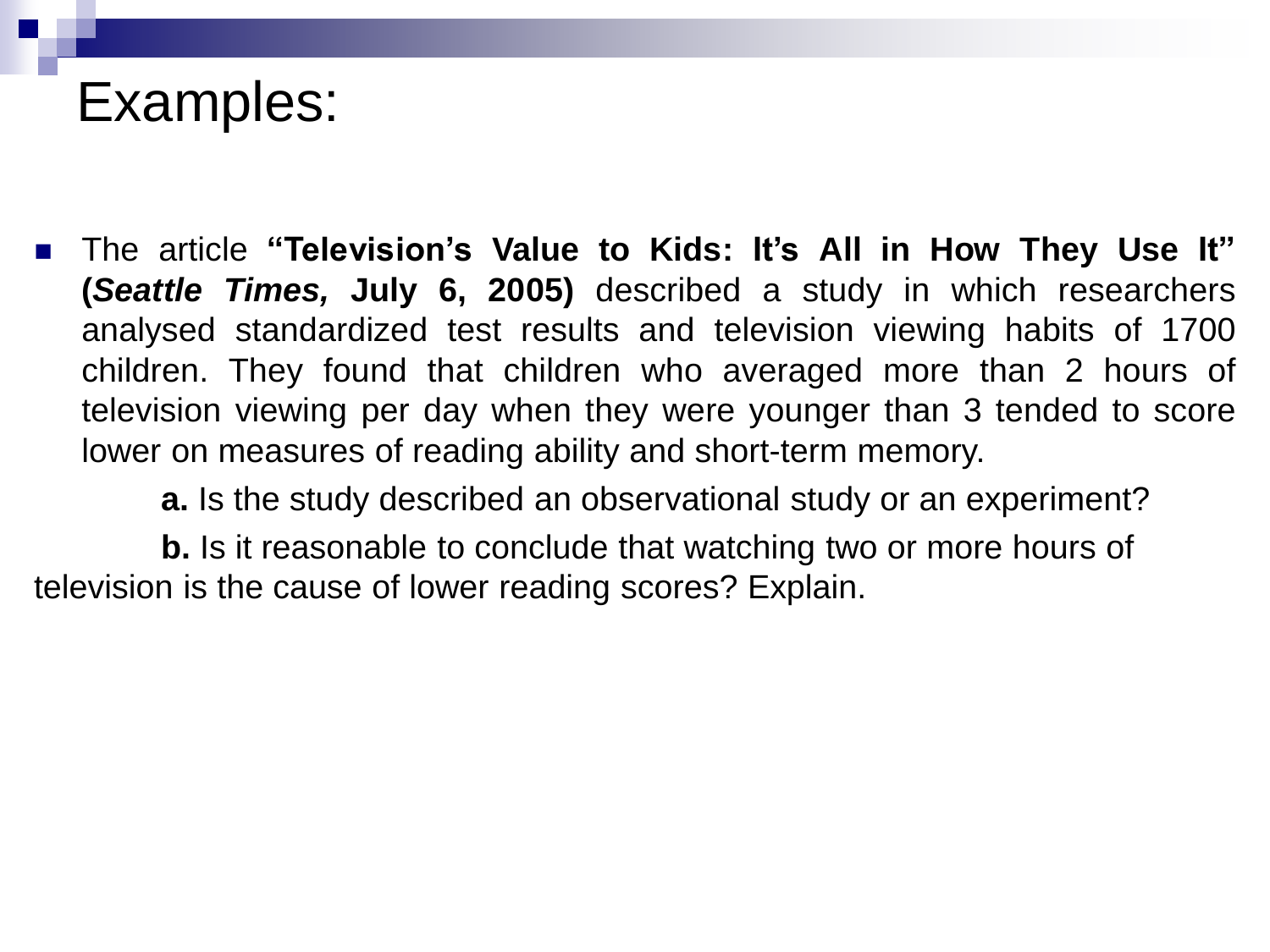# Sampling

- Many studies are conducted in order to generalize from a sample to the corresponding population.
- $\blacksquare$  It is important that the sample be representative of the population.
- We must carefully consider the way in which the sample is selected.
- There are many reasons for selecting a sample rather than obtaining information from an entire population (a **census**).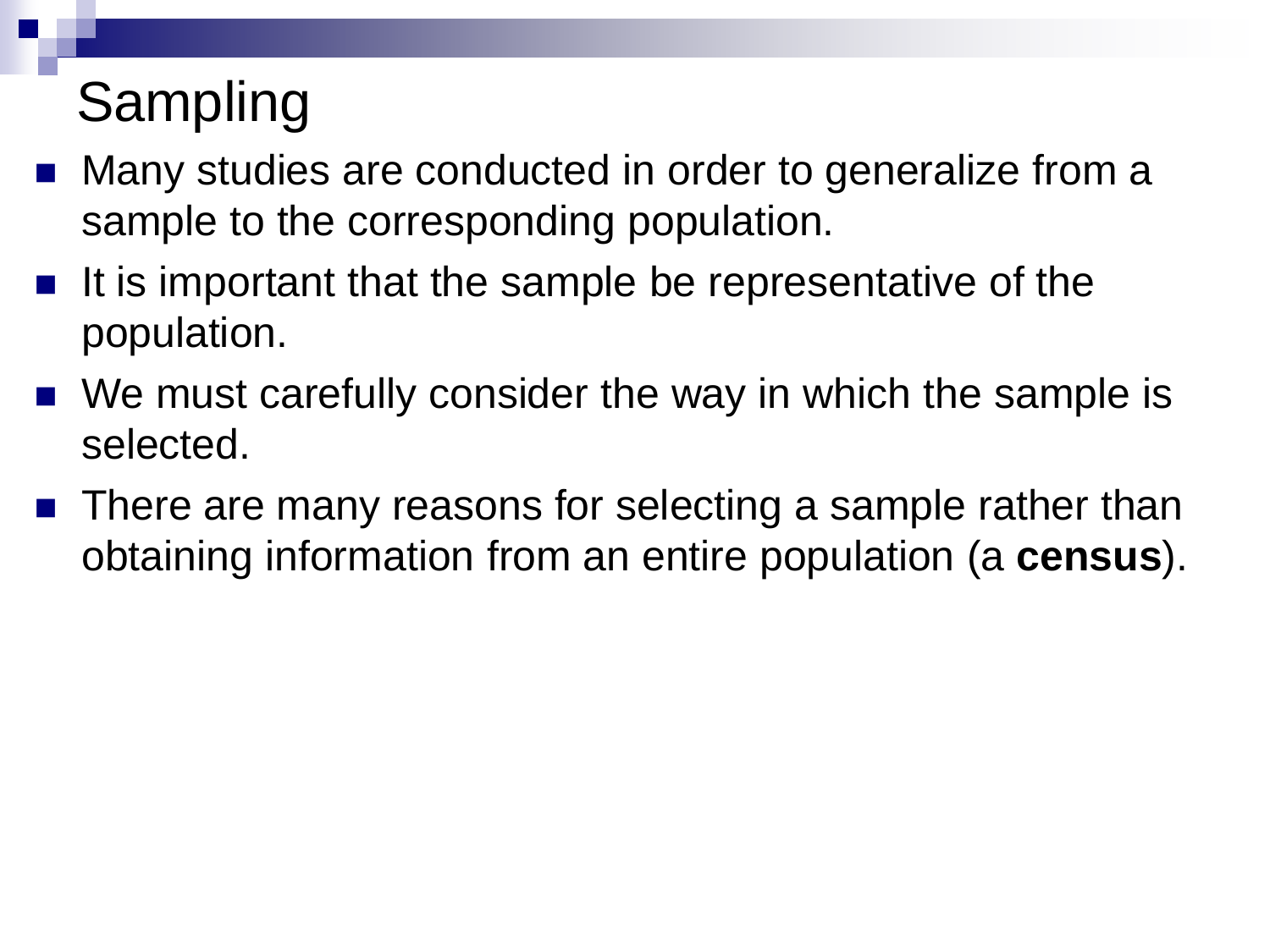### Bias in Sampling

 **Selection bias** is introduced when the way the sample is selected systematically excludes some part of the population of interest.

Example:

- $\Box$  A researcher may wish to generalize from the results of a study to the population consisting of all residents of a particular city, but the method of selecting individuals may exclude the homeless or those without telephones.
- $\Box$  If those who are excluded from the sampling process differ in some systematic way from those who are included, the sample is virtually guaranteed to be unrepresentative of the population.
- **If this difference between the included and the excluded** occurs on a variable that is important to the study, conclusions based on the sample data may not be valid for the population of interest.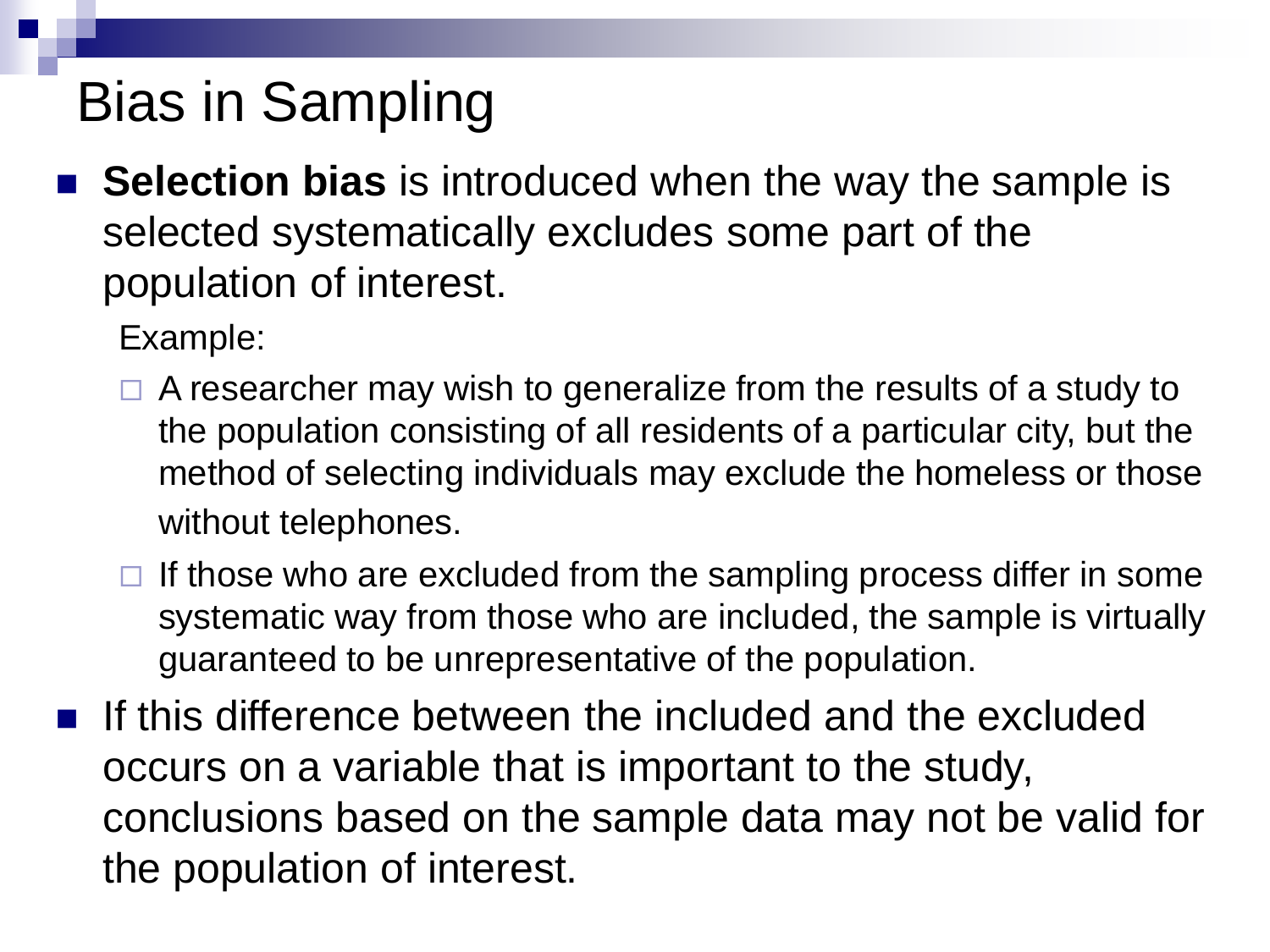### Bias in Sampling

 Response Bias: Tendency for samples to differ from the corresponding population because the method of observation tends to produce values that differ from the true value.

Example:

- In a town, 25% of car accidents among 18-20 year olds were alcohol-related. Do you support lowering the legal drinking age to 18?
- Non-Response Bias: Tendency for samples to differ from the corresponding population because data are not obtained from all individuals selected for inclusion in the sample. Example:
	- $\Box$  A polling company is conducting a study in a certain city on people's attitudes to ward their occupation. The company calls random phone numbers each day between the hours of 6.00 pm and 9.00 pm. Those work during the evening hours will be unable to take part in the study.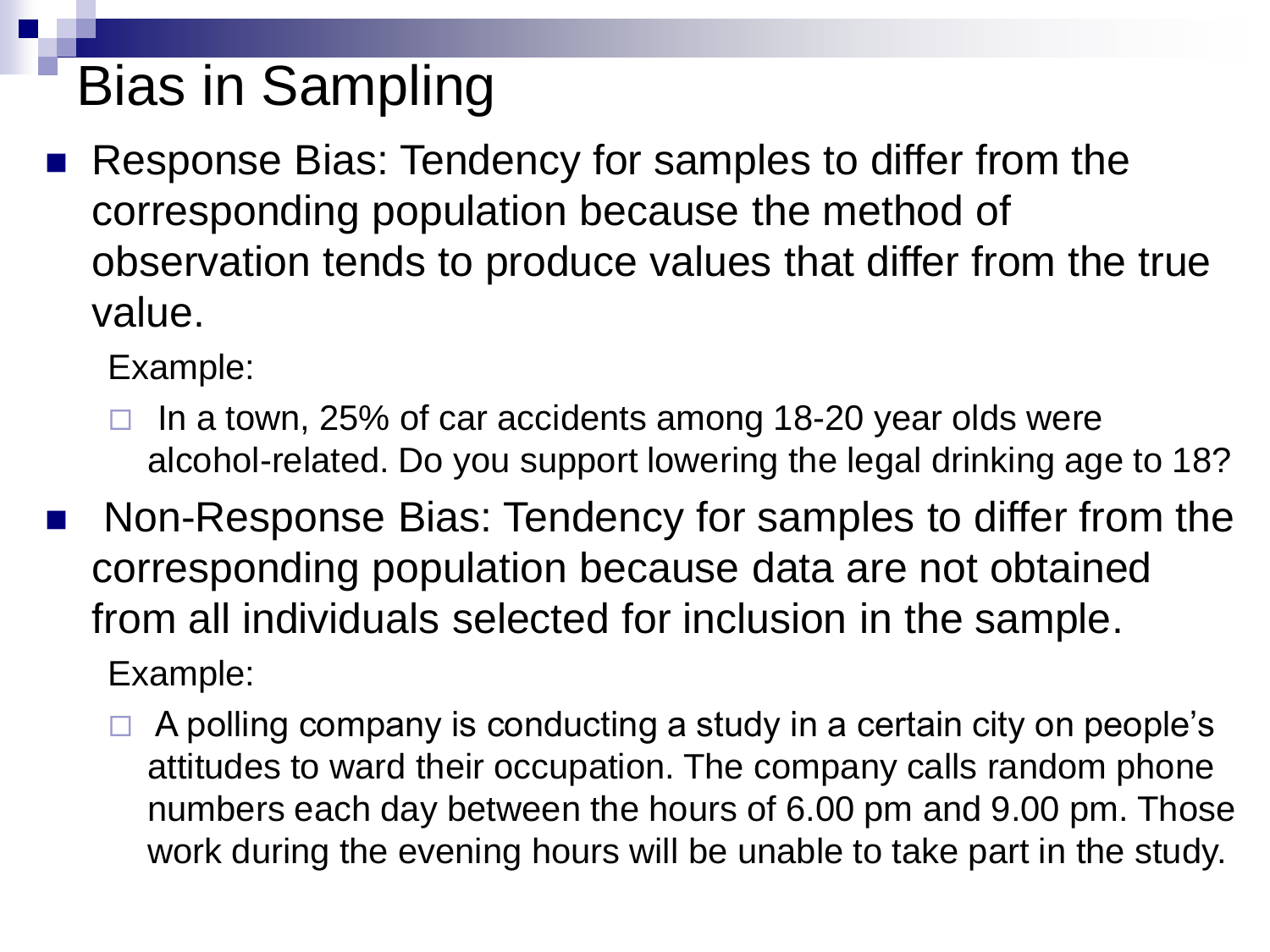### Random Sampling

■ A simple random sample of size *n* is a sample that is selected from a population in a way that ensures that every different possible sample of the desired size has the same chance of being selected.

#### **Simple random sampling methods**

- The following steps are involved in selecting simple random sampling:
- A list of all the members of the population is prepared initially and then each member is marked with a specific number ( for example, there are nth members then they will be numbered from 1 to N).
- From this population, random samples are chosen using two ways: random number tables and random number generator software. A random number generator software is preferred more as the sample numbers can be generated randomly without human interference.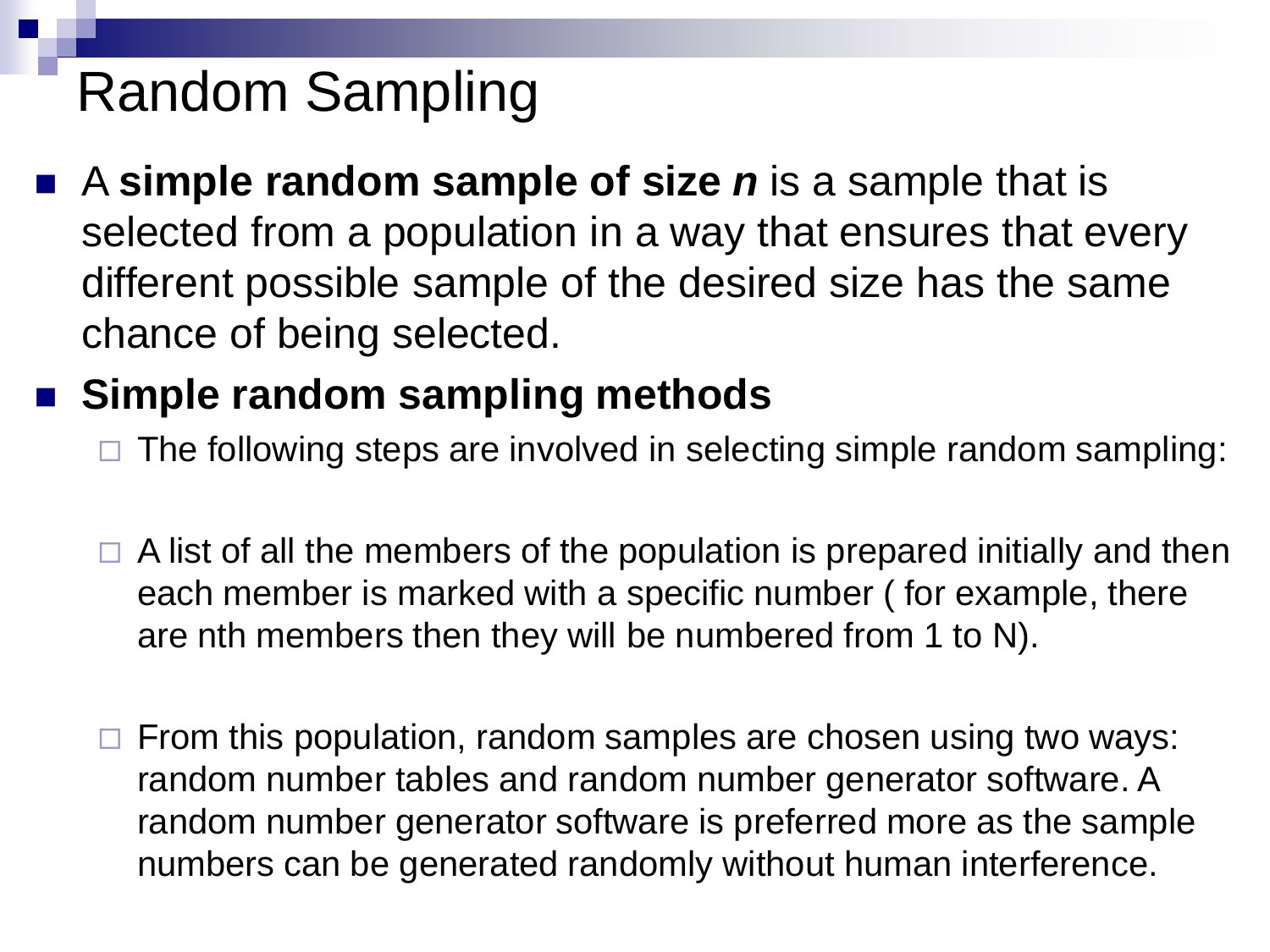#### **Random Sampling: Example**

- Suppose a list containing the names of the 427 customers who purchased a new car during 2009 at a large dealership is available.
- The owner of the dealership wants to interview a sample of these customers to learn about customer satisfaction.
- She plans to select a simple random sample of 20 customers.
- Because it would be tedious to write all 427 names on slips of paper, random numbers can be used to select the sample.
- To do this, we can use three-digit numbers, starting with 001 and ending with 427, to represent the individuals on the list.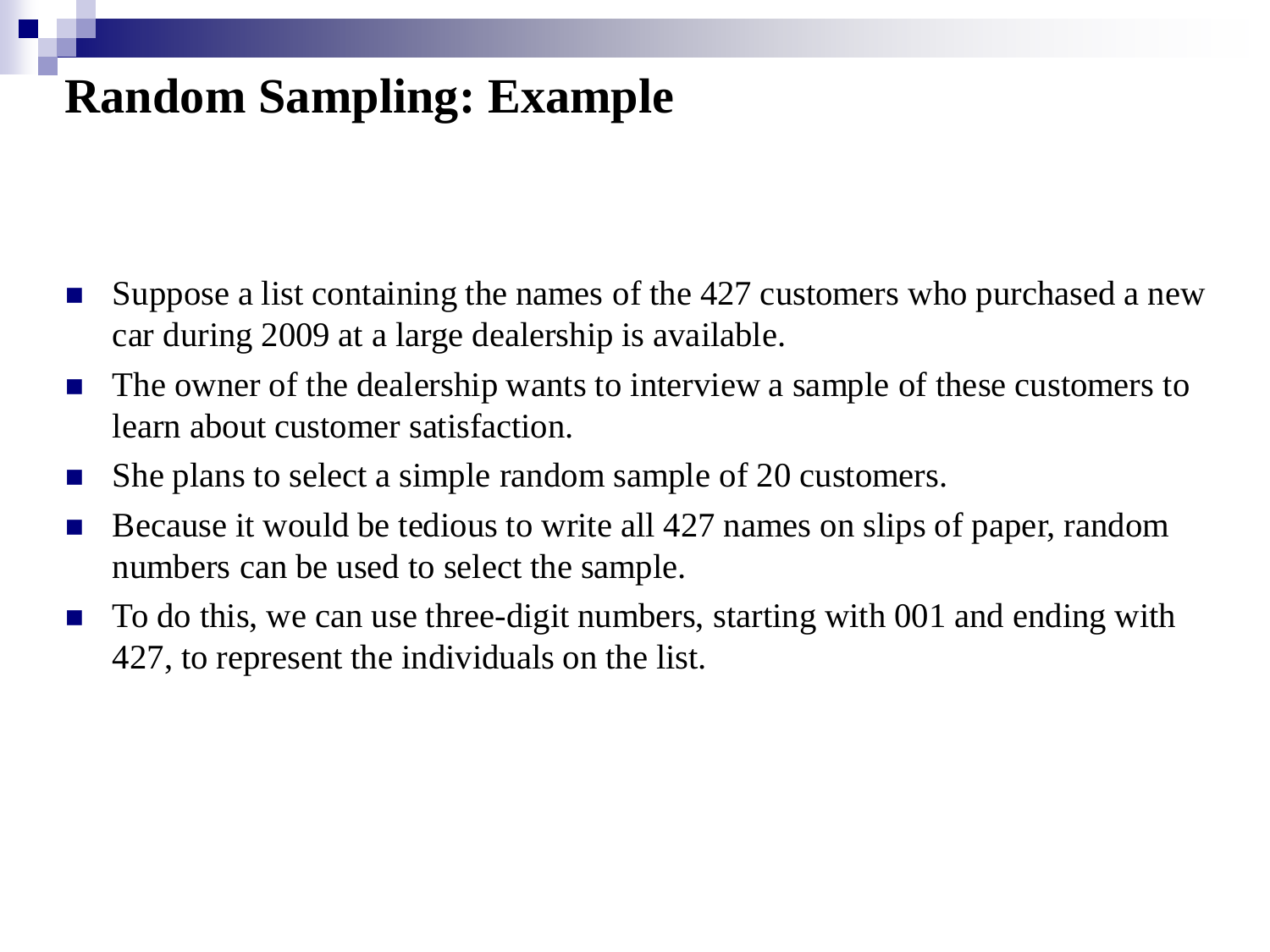### Random Sampling

- **Sampling without replacement:** Once an individual from the population is selected for inclusion in the sample, it may not be selected again in the sampling process. A sample selected without replacement includes *n* distinct individuals from the population.
- **Sampling with replacement:** After an individual from the population is selected for inclusion in the sample and the corresponding data are recorded, the individual is placed back in the population and can be selected again in the sampling process. A sample selected with replacement might include any particular individual from the population more than once.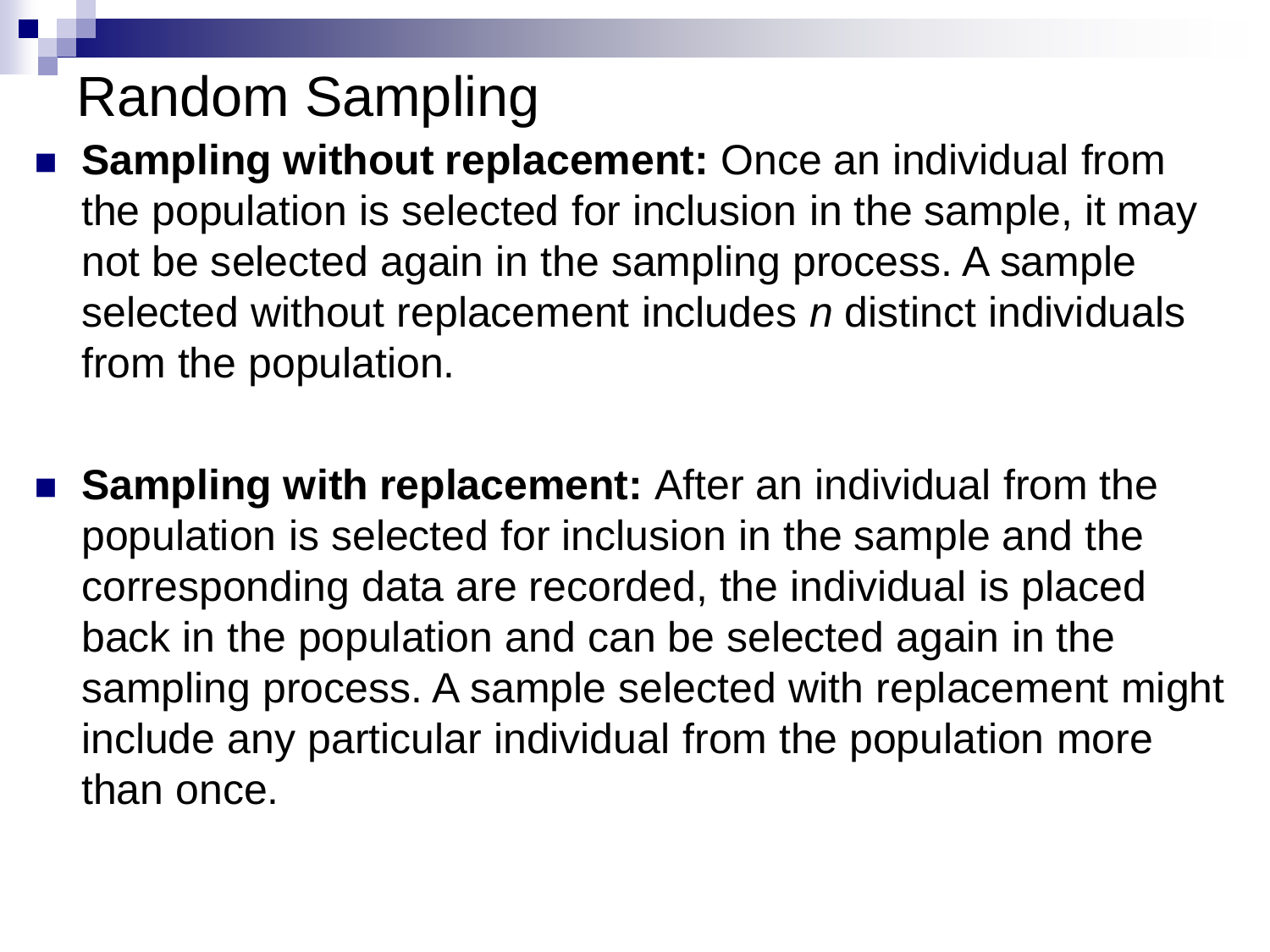# Stratified Sampling

- When the entire population can be divided into a set of nonoverlapping subgroups, a method known as **stratified sampling** often proves easier to implement and more costeffective than simple random sampling.
- **If** In stratified random sampling, separate simple random samples are independently selected from each subgroup.
- the subgroups are called **strata** and each individual subgroup is called a **stratum.**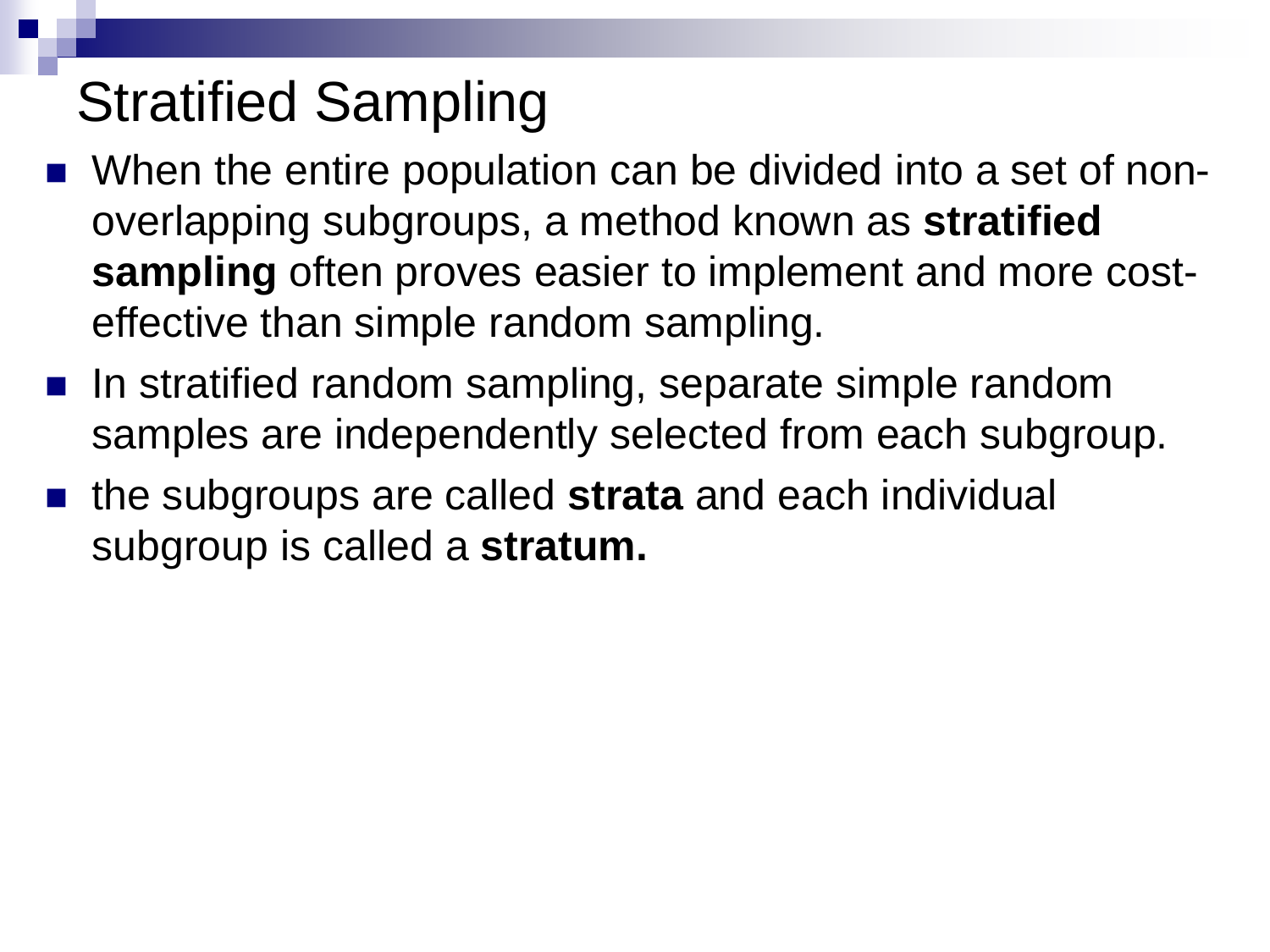### Stratified Sampling: Example

- To estimate the average cost of malpractice insurance, a researcher might find it convenient to view the population of all doctors practicing in a particular metropolitan area as being made up of four subpopulations: (1) surgeons, (2) family practitioners, (3) obstetricians, and (4) a group that includes all other areas of specialization.
- Rather than taking a random simple sample from the population of all doctors, the researcher could take four separate simple random samples — one from the group of surgeons, another from the family practitioners, and so on.
- These four samples would provide information about the four subgroups as well as information about the overall population of doctors.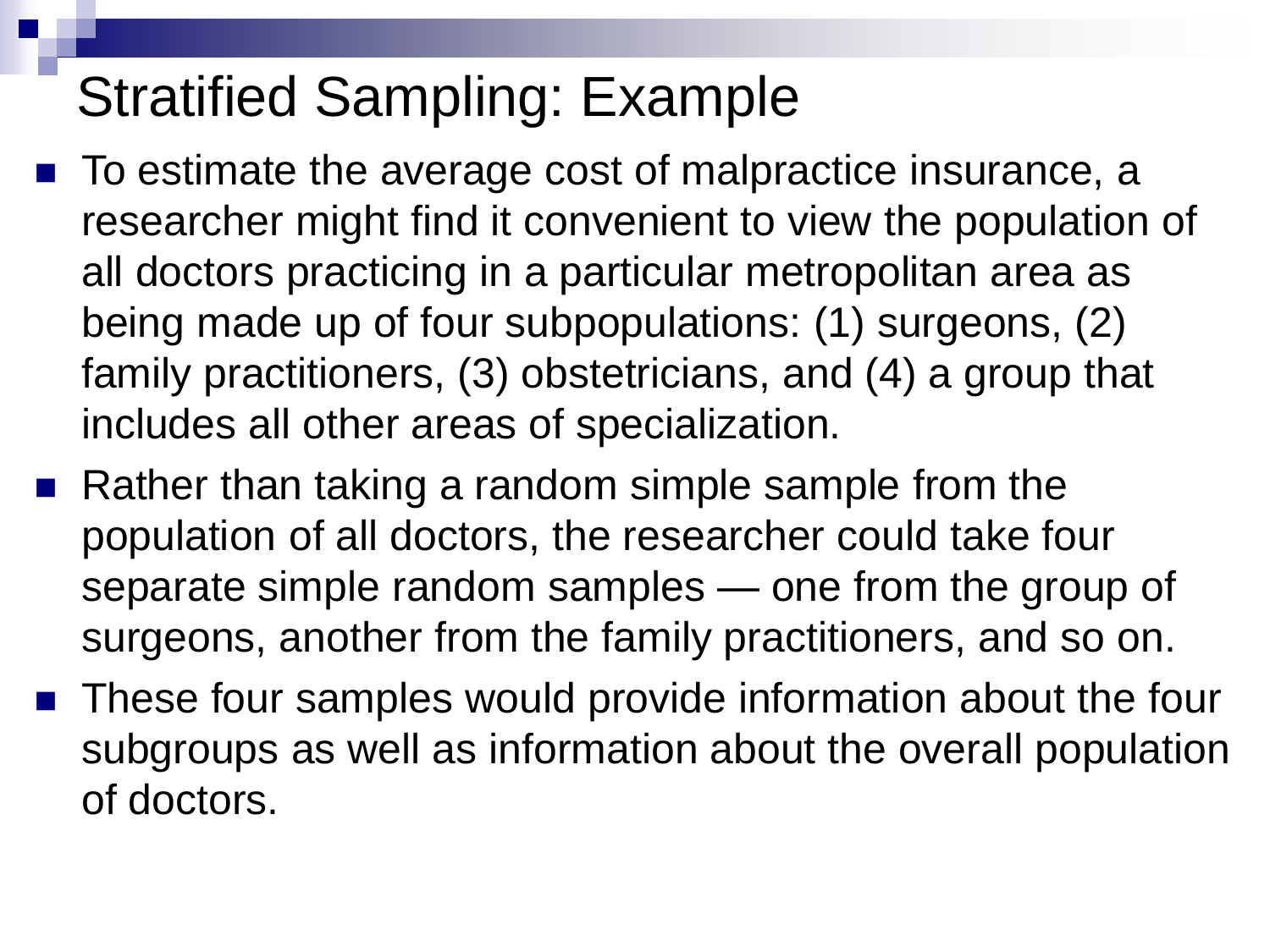#### Examples

- During the previous calendar year, a county's small claims court processed 870 cases. Describe how a simple random sample of size *n=* 20 might be selected from the case files to obtain information regarding the average award in such cases.
- Suppose that you were asked to help design a survey of adult city residents in order to estimate the proportion that would support a sales tax increase. The plan is to use a stratified random sample, and three stratification schemes have been proposed.

Scheme 1: Stratify adult residents into four strata based on the first letter of their last name  $(A-G, H-N, O-T, U-Z)$ .

Scheme 2: Stratify adult residents into three strata: college students, nonstudents who work full time, nonstudents who do not work full time.

Scheme 3: Stratify adult residents into five strata by randomly assigning residents into one of the five strata.

#### Which of the three stratification schemes would be best in this situation?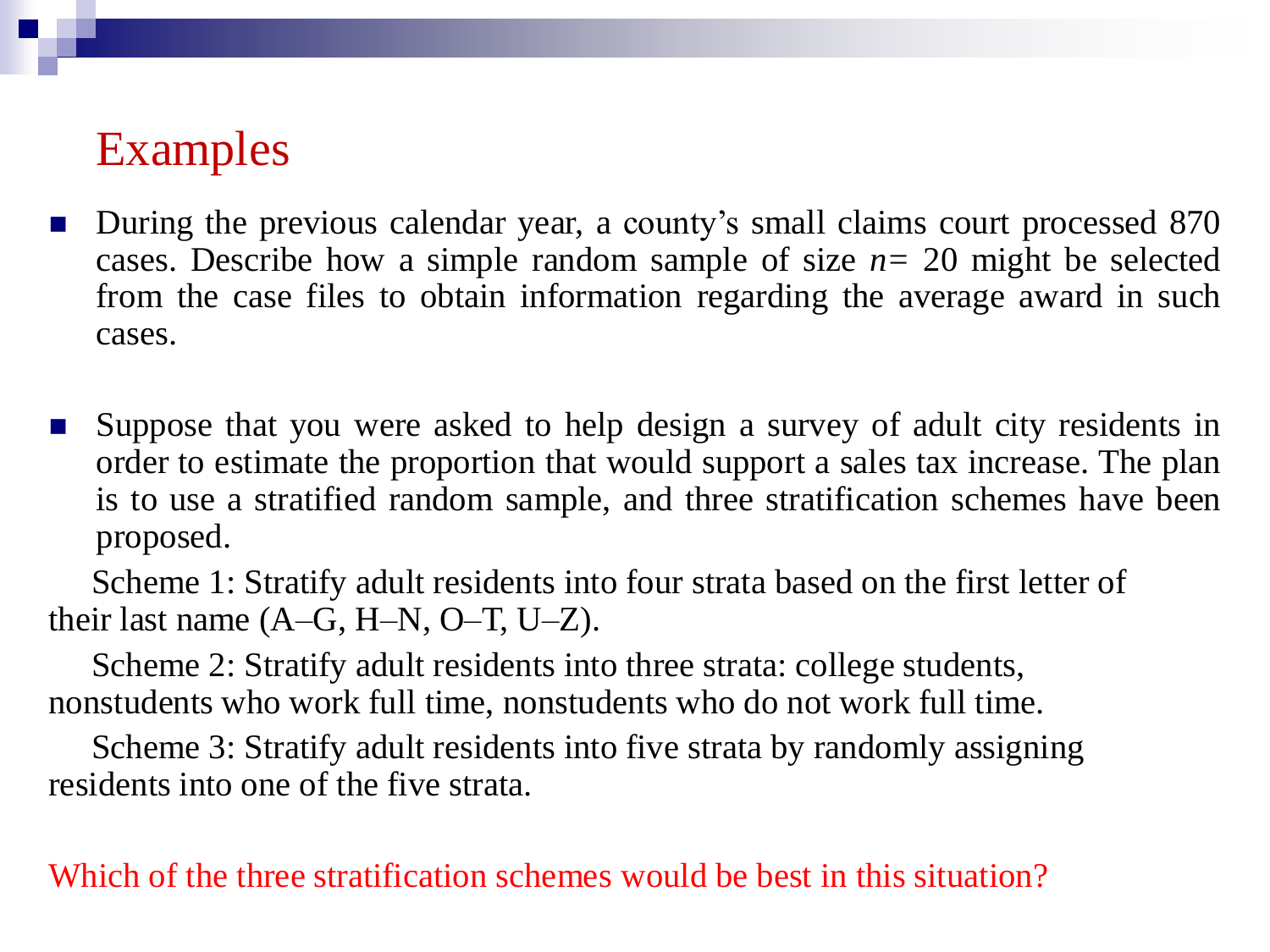### Cluster Sampling

- Sometimes it is easier to select groups of individuals from a population than it is to select individuals themselves.
- **Cluster sampling** involves dividing the population of interest into non-overlapping subgroups, called **clusters**.
- Clusters are then selected at random, and then *all* individuals in the selected clusters are included in the sample.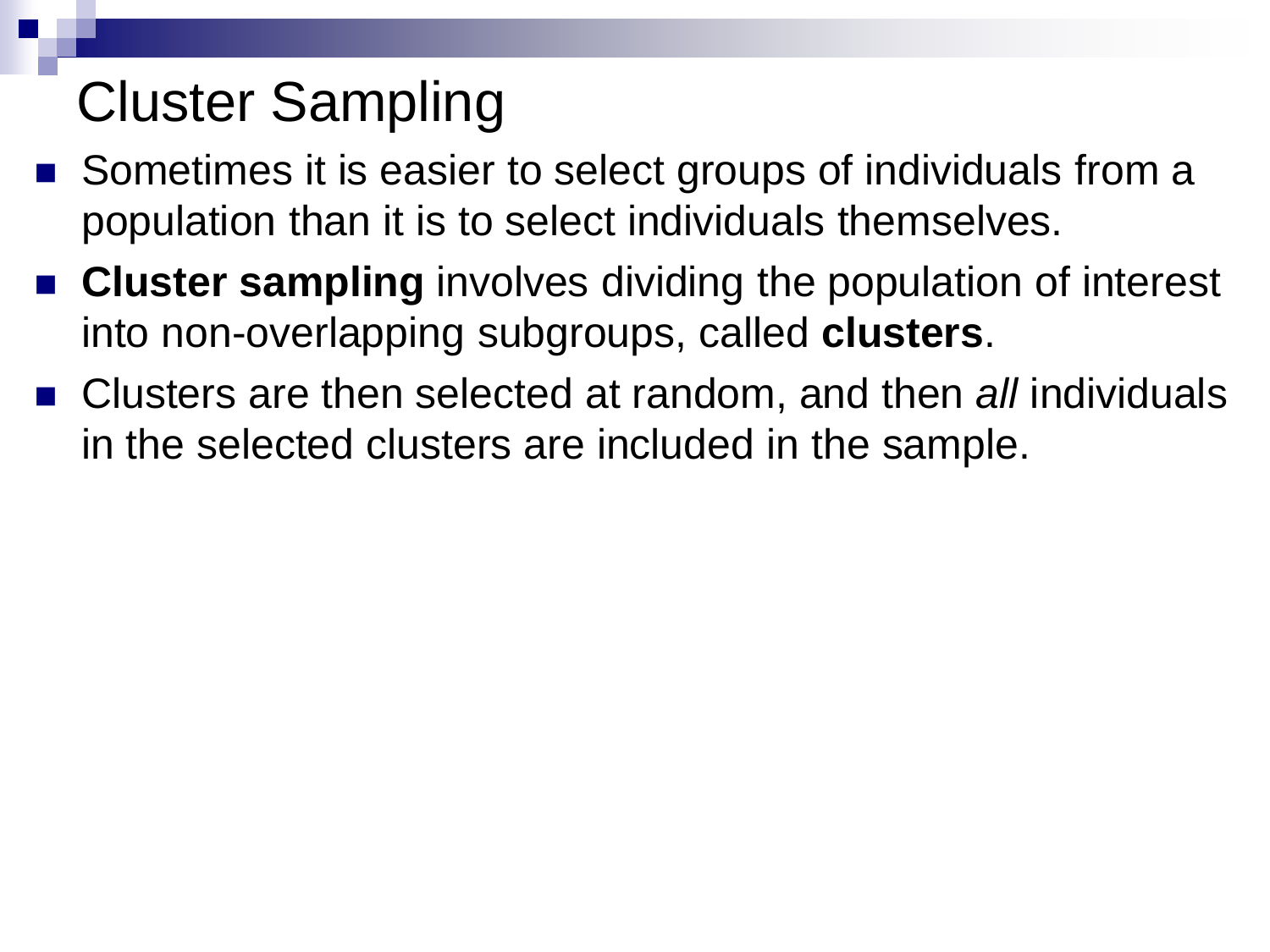### Cluster Sampling: Example

- Suppose that a large urban high school has 600 senior students, all of whom are enrolled in a first period homeroom.
- There are 24 senior homerooms, each with approximately 25 students.
- If school administrators wanted to select a sample of roughly 75 seniors to participate in an evaluation of the college and career placement advising available to students, they might find it much easier to select three of the senior homerooms at random and then include all the students in the selected homerooms in the sample.
- In this way, an evaluation survey could be administered to all students in the selected homerooms at the same time certainly easier logistically than randomly selecting 75 students and then administering the survey to those individual seniors.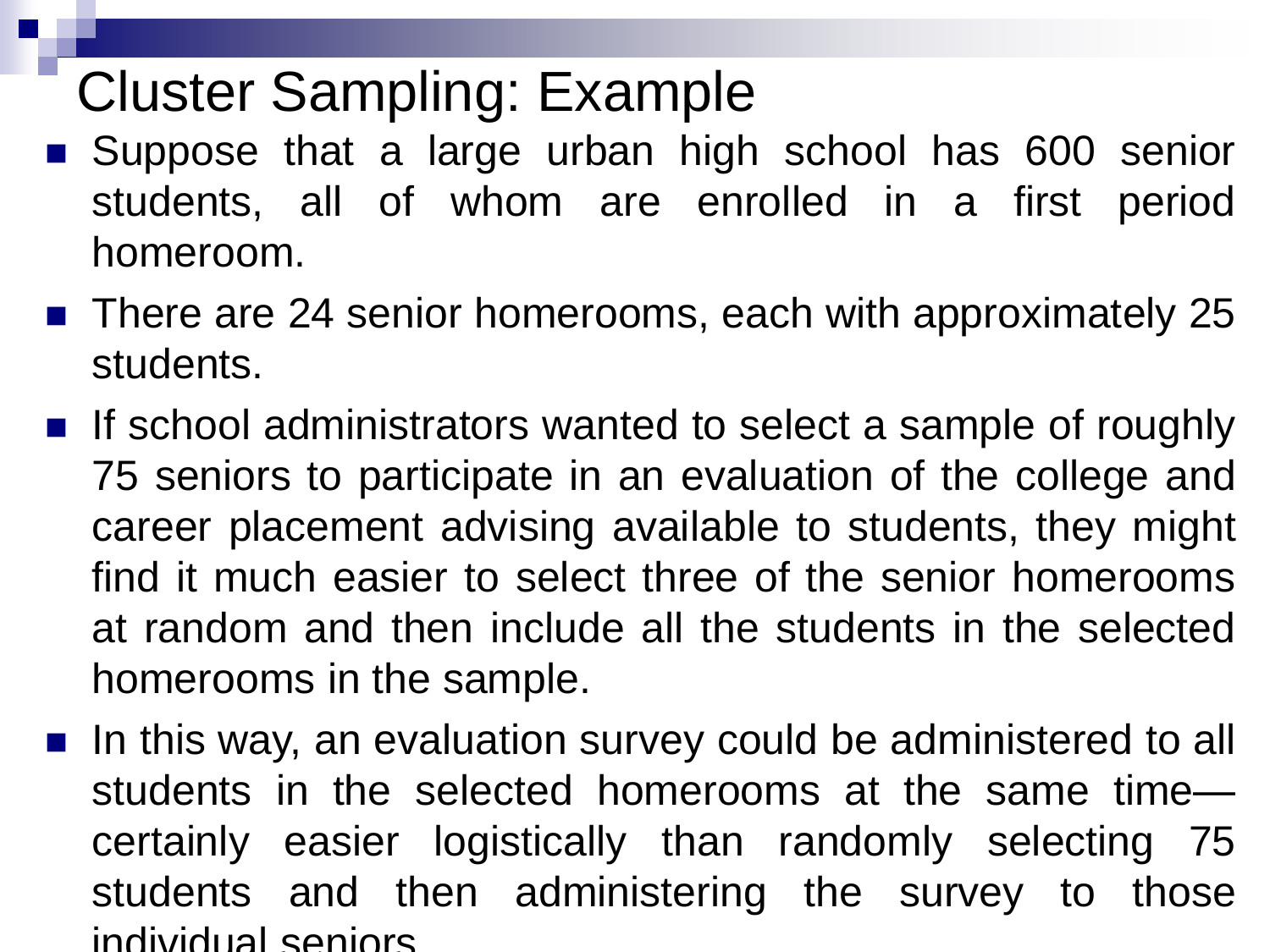### Systematic Sampling

- **Systematic sampling** is a procedure that can be used when it is possible to view the population of interest as consisting of a list or some other sequential arrangement.
- A value *k* is specified (for example, *k*=50 or *k*=200).
- Then one of the first *k* individuals is selected at random, after which every *k*th individual in the sequence is included in the sample.
- A sample selected in this way is called a **1 in** *k* **systematic sample**.
- For example, a sample of faculty members at a university might be selected from the faculty phone directory. One of the first *k=*20 faculty members listed could be selected at random, and then every 20th faculty member after that on the list would also be included in the sample. This would result in a 1 in 20 systematic sample.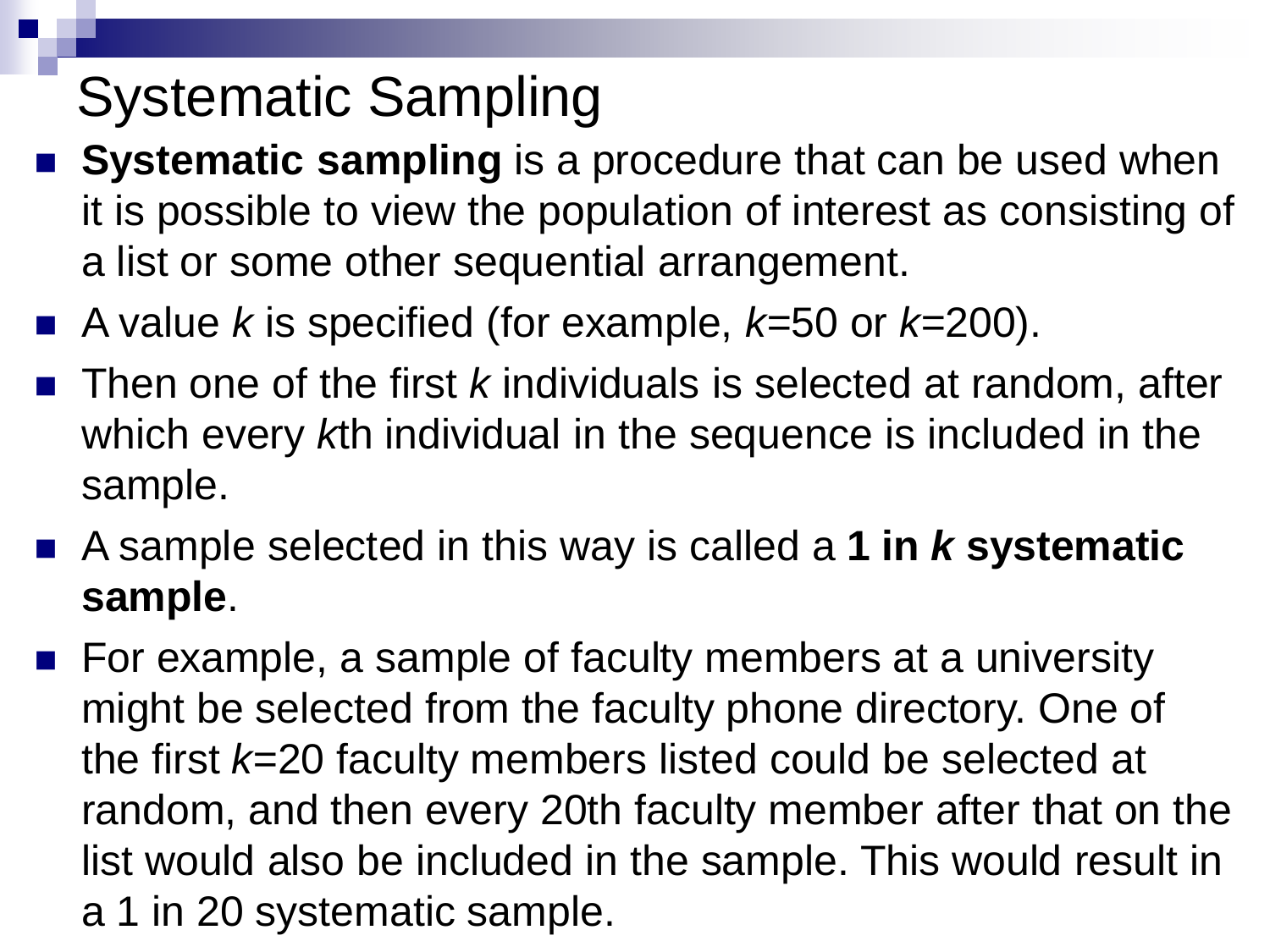### Examples

 A sample of pages from a book is to be obtained, and the number of words on each selected page will be determined. For the purposes of this exercise, equations are not counted as words and a number is counted as a word only if it is spelled out—that is, *ten* is counted as a word, but *10* is not.

**a.** Describe a sampling procedure that would result in a simple random sample of pages from this book.

**b.** Describe a sampling procedure that would result in a stratified random sample. Explain why you chose the specific strata used in your sampling plan.

**c.** Describe a sampling procedure that would result in a systematic sample.

**d.** Describe a sampling procedure that would result in a cluster sample.

**e.** Using the process you gave in Part (a), select a simple random sample of at least 20 pages, and record the number of words on each of the selected pages. Construct a dotplot of the resulting sample values, and write a sentence or two commenting on what it reveals about the number of words on a page.

**f.** Using the process you gave in Part (b), select a stratified random sample that includes a total of at least 20 selected pages, and record the number of words on each of the selected pages. Construct a dotplot of the resulting sample values, and write a sentence or two commenting on what it reveals about the number of words on a page.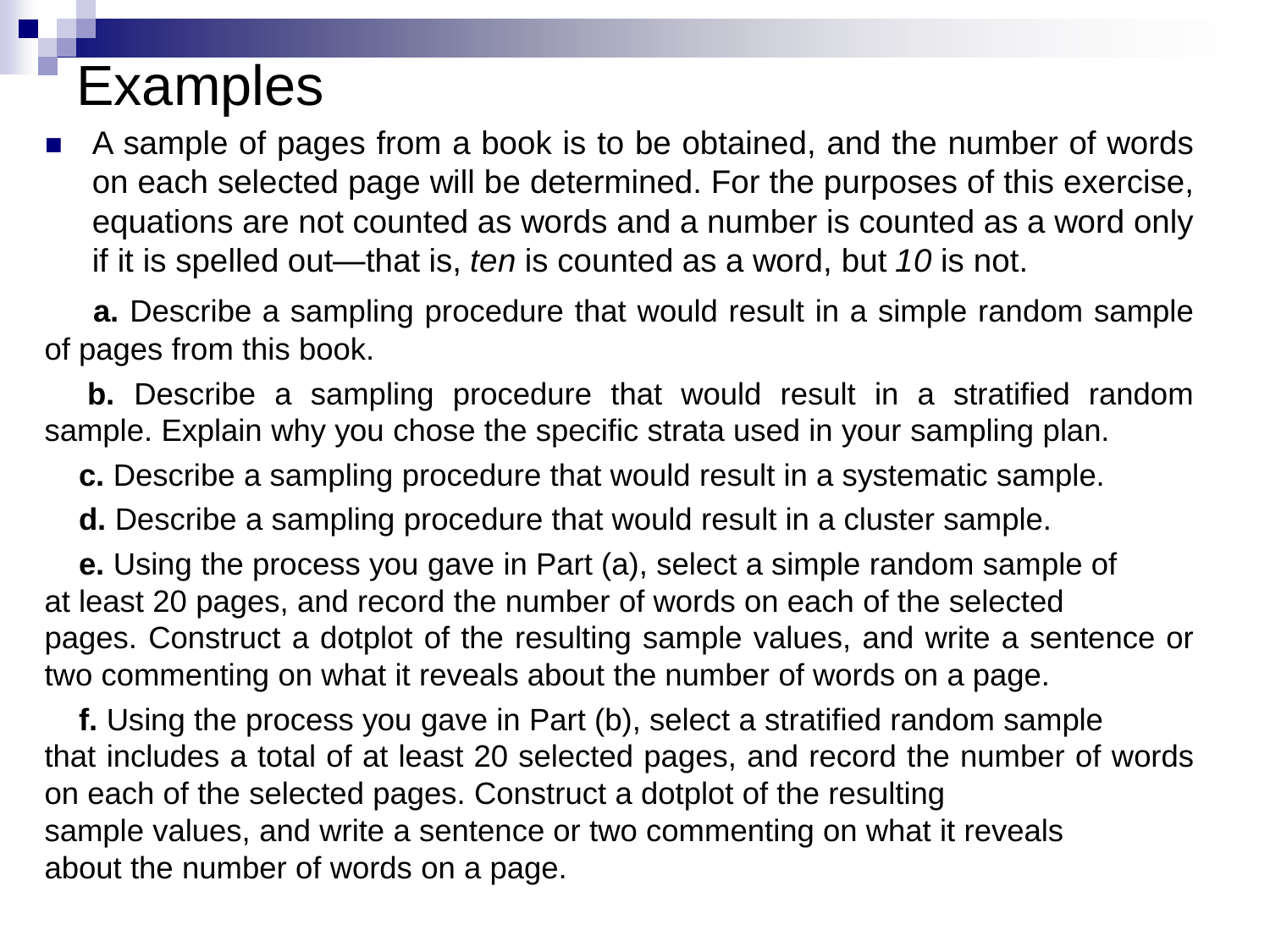### Simple Comparative Experiments

- An experiment is a study in which one or more explanatory variables are manipulated in order to observe the effect on a response variable.
- **The explanatory variables** are those variables that have values that are controlled by the experimenter. Explanatory variables are also called **factors.**
- The **response variable** is a variable that is not controlled by the experimenter and that is measured as part of the experiment.
- An **experimental condition** is any particular combination of values for the explanatory variables. Experimental conditions are also called **treatments.**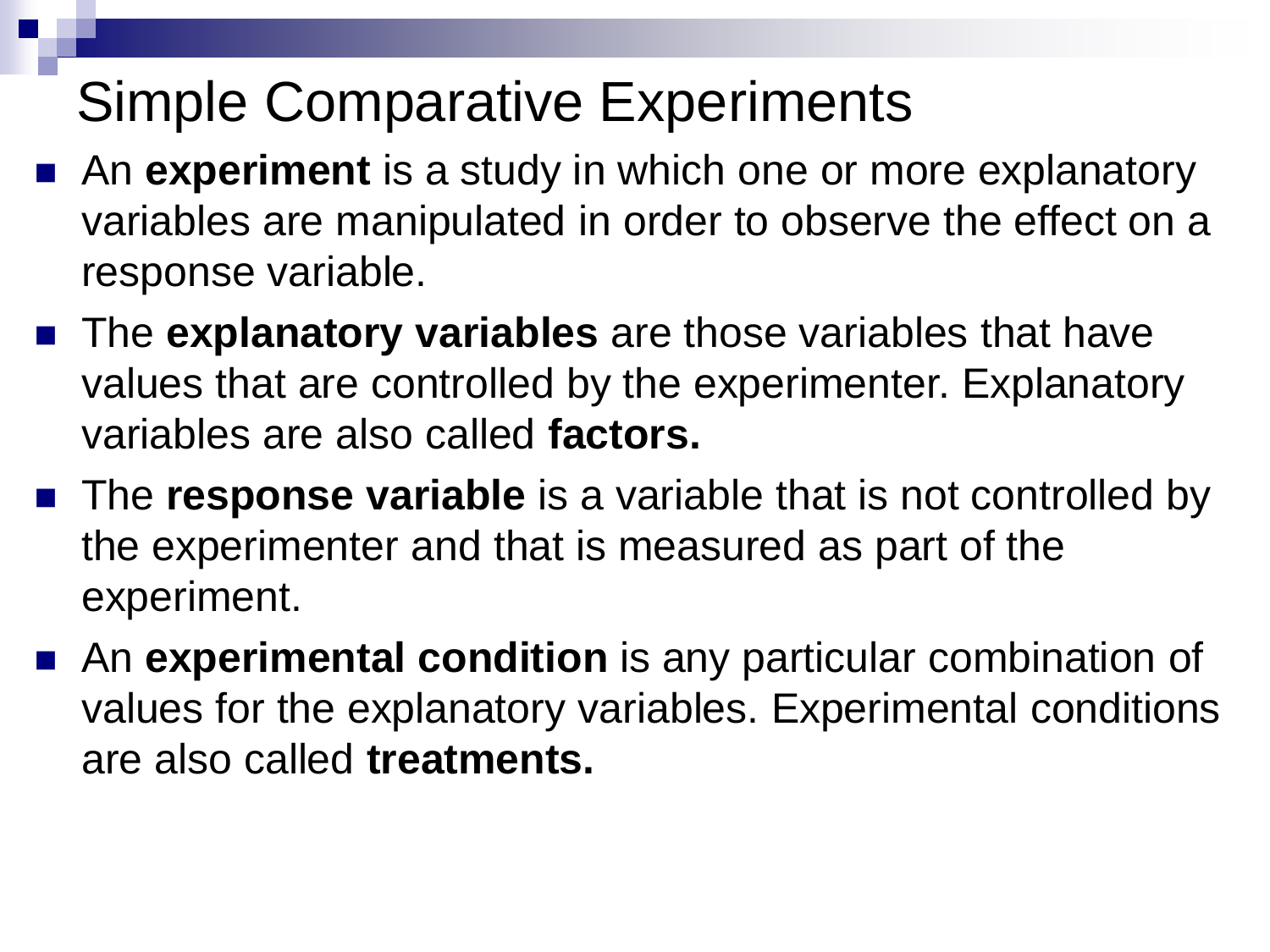### Simple Comparative Experiments

- An **extraneous variable** is one that is not one of the explanatory variables in the study but is thought to affect the response variable.
- Two variables are **confounded** if their effects on the response variable cannot be distinguished from one another.
- **Direct Control:** Holding extraneous variables constant so that their effects are not confounded with those of the experimental conditions (treatments).
- **Random Assignment** to ensure that the experiment does not systematically favour one experimental condition (treatment) over another.
- **Blocking:** Using extraneous variables to create groups (blocks) that are similar. All experimental conditions (treatments) are then tried in each block.
- **Replication:** Ensuring that there is an adequate number of observations for each experimental condition.
- **Experimental Units:** An experimental unit is the smallest unit to which a treatment is applied.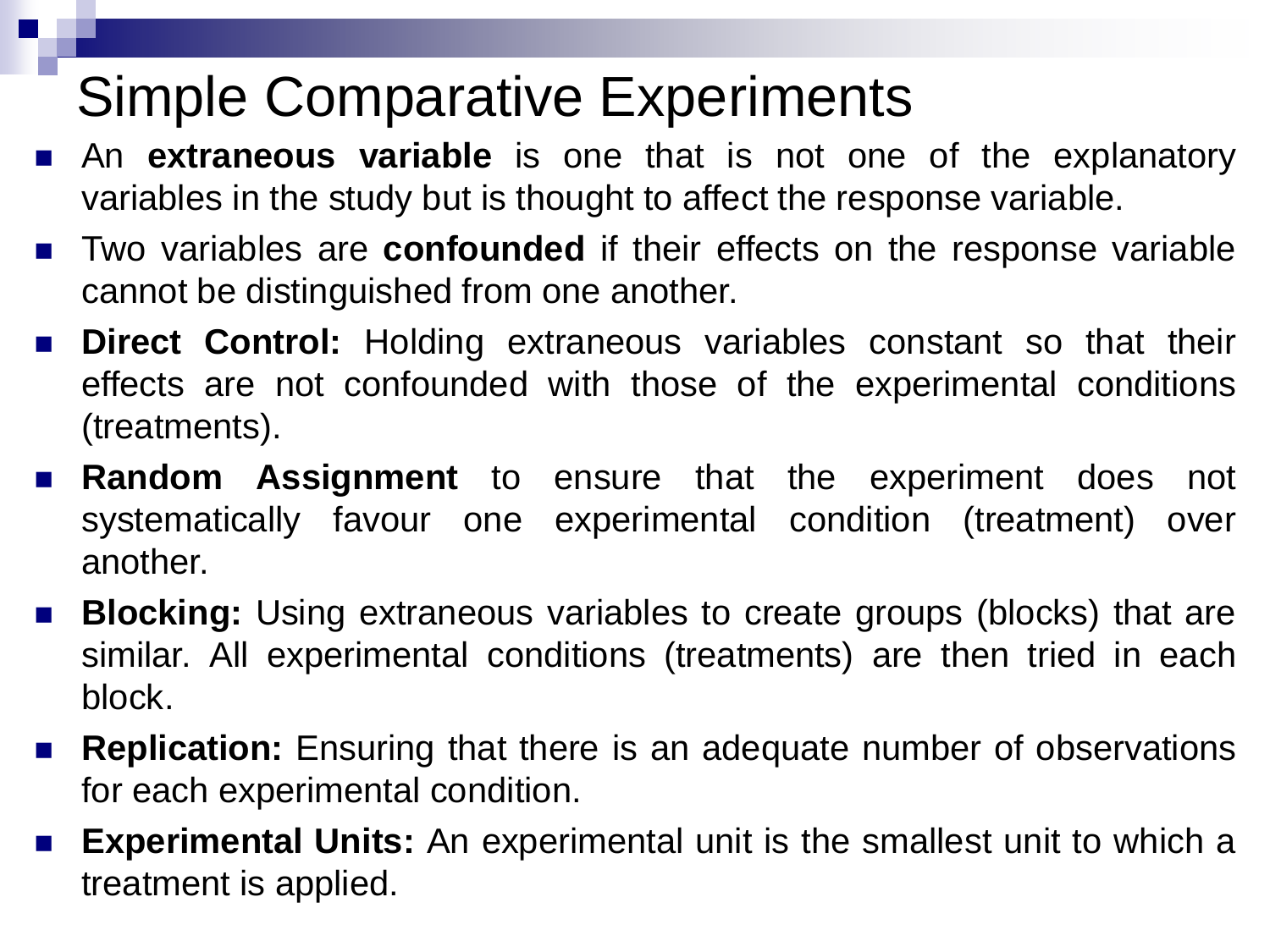### More on Experimental Design

 $\blacksquare$  If the purpose of an experiment is to determine whether some treatment has an effect, it is important to include an experimental group that does not receive the treatment. Such a group is called a **control group**.

Not all experiments require the use of a control group.

- A **placebo** is something that is identical (in appearance, taste, feel, etc.) to the treatment received by the treatment group, except that it contains no active ingredients.
	- The placebo group would provide a better basis for comparison and would allow the researchers to determine whether the treatment had any real effect over and above the "placebo effect."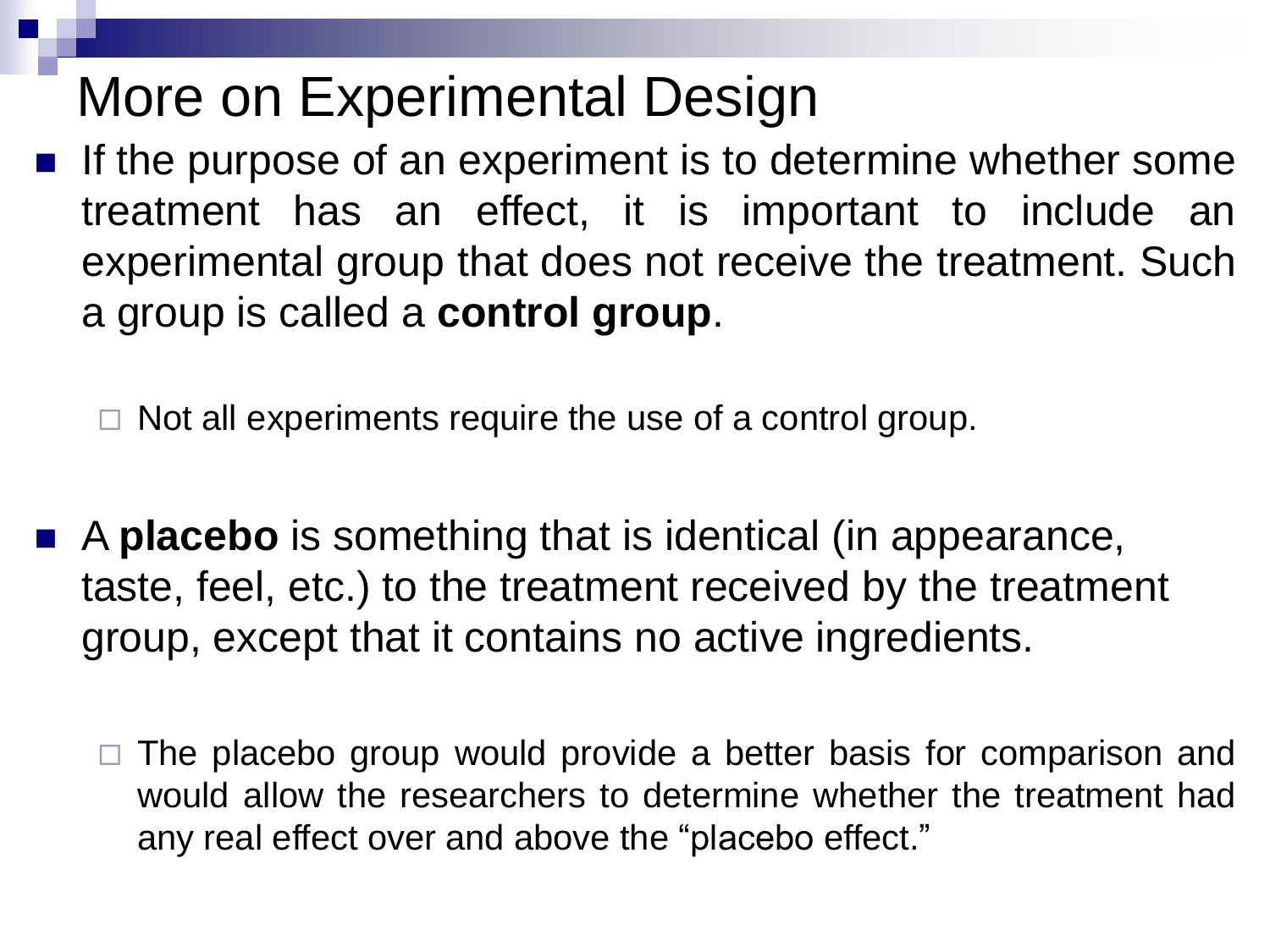### Examples

- The head of the quality control department at a printing company would like to carry out an experiment to determine which of three different glues results in the greatest binding strength. Although they are not of interest in the current investigation, other factors thought to affect binding strength are the number of pages in the book and whether the book is being bound as a paperback or a hardback.
	- **a.** What is the response variable in this experiment?
	- **b.** What explanatory variable will determine the experimental conditions?
	- **c.** What two extraneous variables are mentioned in the problem description? Are there other extraneous variables that should be considered?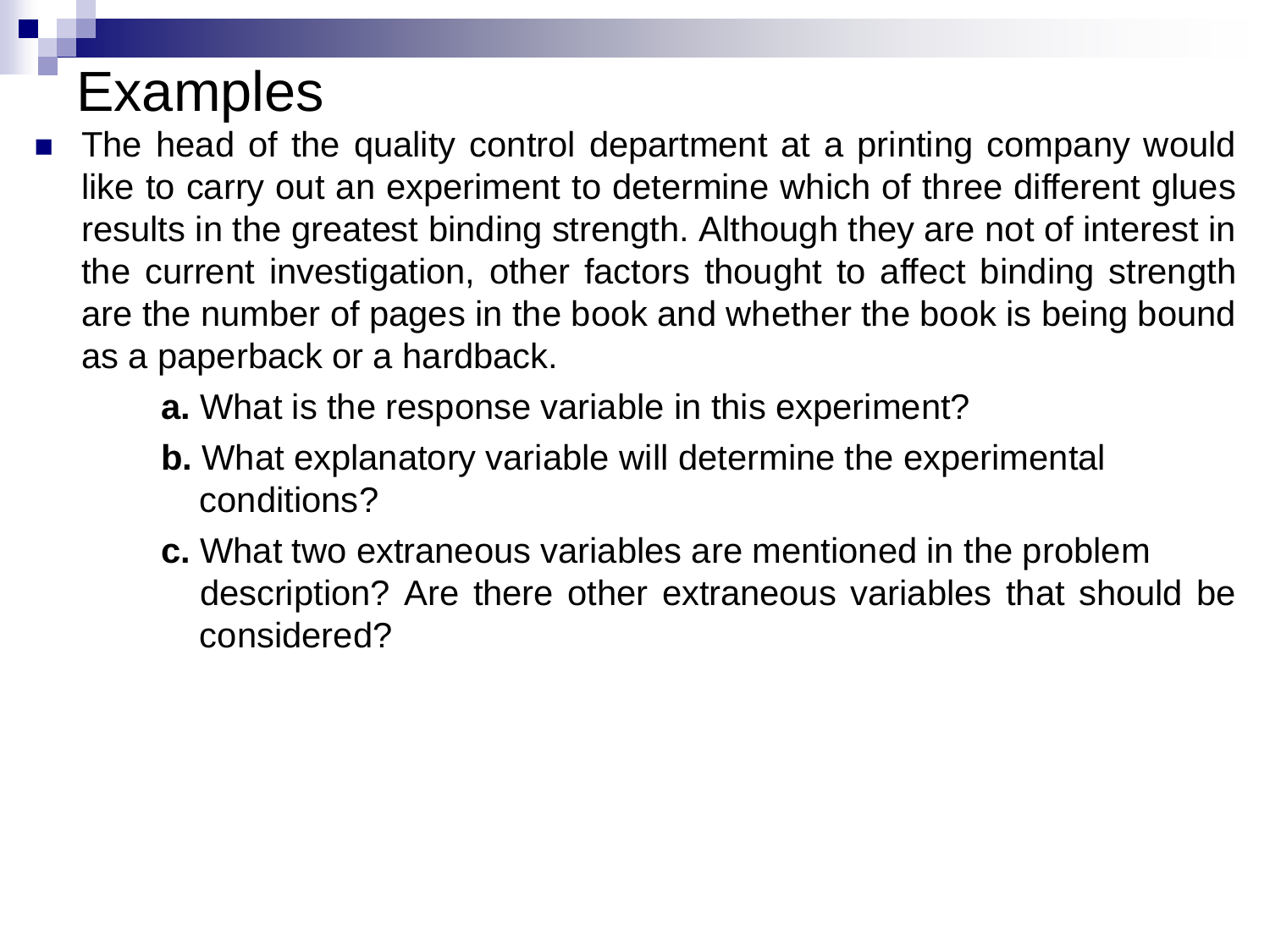### Examples

 Red wine contains flavonol, an antioxidant thought to have beneficial health effects. But to have an effect, the antioxidant must be absorbed into the blood. The article **"Red Wine is a Poor Source of Bioavailable Flavonols in Men" (***The Journal of Nutrition* **[2001]: 745–748)**  describes a study to investigate three sources of dietary flavonol—red wine, yellow onions, and black tea—to determine the effect of source on absorption. The article included the following statement:

We recruited subjects via posters and local newspapers. To ensure that subjects could tolerate the alcohol in the wine, we only allowed men with a consumption of at least seven drinks per week to participate ... Throughout the study, the subjects consumed a diet that was low in flavonols.

- **a.** What are the three treatments in this experiment?
- **b.** What is the response variable?
- **c.** What are three extraneous variables that the researchers chose to control in the experiment?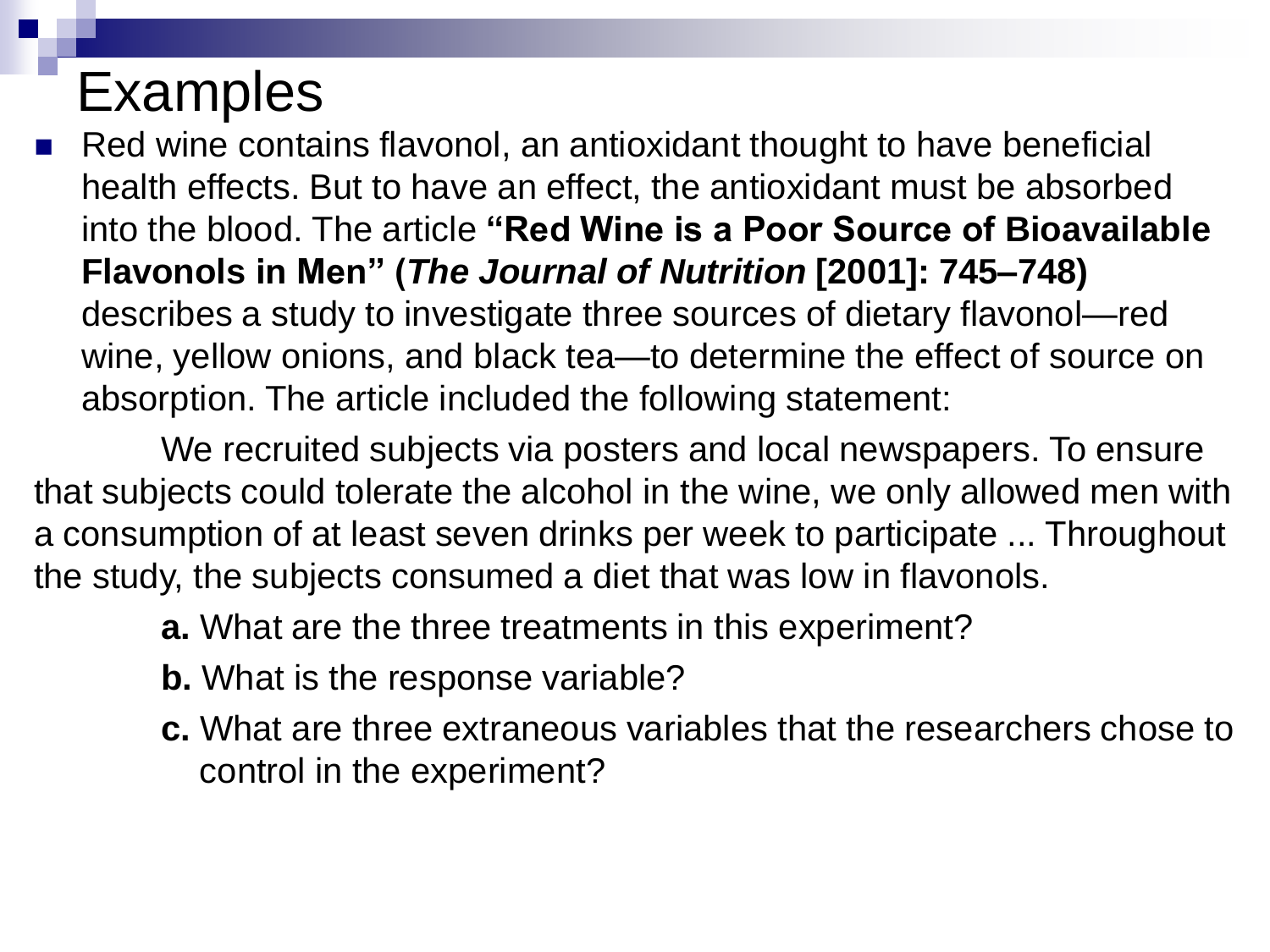### Single-Blind and Double-Blind Experiments

- A single-blind experiment is one in which the subjects do not know which treatment was received but the individuals measuring the response do know which treatment was received, or one in which the subjects do know which treatment was received but the individuals measuring the response do not know which treatment was received.
- A **double-blind** experiment is one in which neither the subjects nor the individuals who measure the response know which treatment was received.